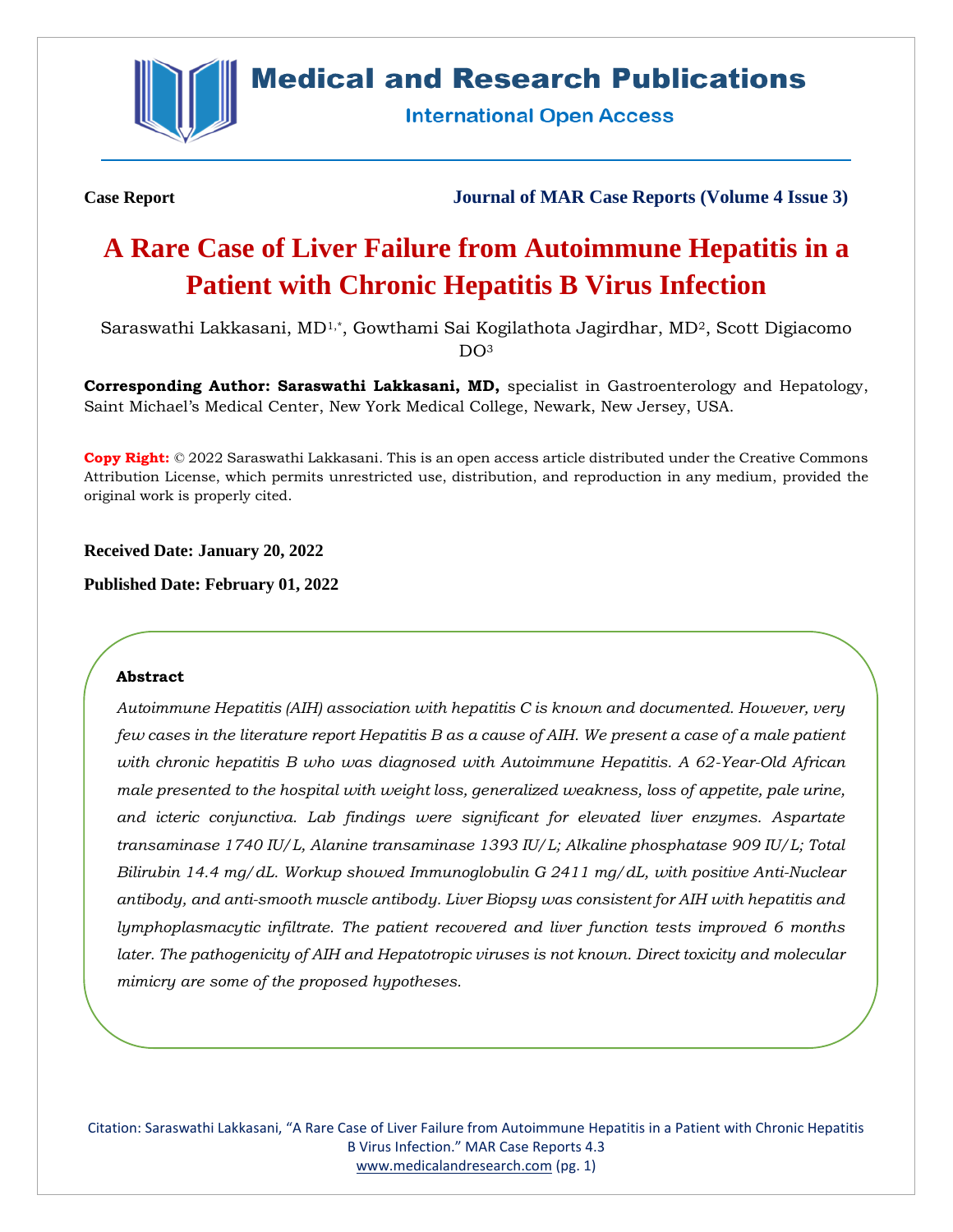### **Introduction**

The Incidence of auto-immune hepatitis (AIH) in the world is estimated at 2 per 100,000 and prevalence is estimated at 15 per 100,000 **(**1**)**. It is a rare liver disease diagnosed based on autoantibodies, hypergammaglobulinemia, hepatitis on histological examination, and response to immunosuppression. Patients with autoimmune hepatitis can have varied presentations. Asymptomatic, acute hepatitis, fulminant hepatitis, auto-antibody negative and overlap syndrome AIH are some of the common manifestations. The international Autoimmune hepatitis group proposed a scoring system for AIH diagnosis and definitions for response to therapy. The presence of positive markers for viral hepatitis has negative scoring for AIH. Infections such as measles, Herpes Simplex Virus, Cytomegalovirus, Ebstein barr virus, and rarely Hepatitis B (HBV)and Hepatitis C virus are associated with AIH. AIH has a female predominance in the adult and child population. We present a rare case of symptomatic autoimmune hepatitis in a patient with Chronic Hepatitis B virus infection. There are very few cases reported in the literature with such presentations.

#### **Case Presentation**

A 62-Year-old African American male with a medical history of diabetes, chronic hepatitis B with cirrhosis were evaluated for acute liver enzyme elevation. The patient complained of yellow eyes, dark urine, loss of appetite, and weight loss. AST 1740 IU/L, ALT 1393 IU/L, ALP 909 IU/L, Patient Gammaglutamyl transferase was 1238. Total Bilirubin 14.4 mg/dL. Workup for biliary stones and dilatation was negative. HBV surface antigen-positive (HBsAg), Hepatitis B surface antibody negative (Anti-HBs), HBV core IgM negative, HBV eAg negative, HBV eAb positive. HBV DNA 80 IU/mL. Anti-Nuclear antibody was positive and anti-smooth muscle antibody level was positive at 104. Immunoglobulin g was 2411 mg/dL. Anti-mitochondrial antibody-negative. The patient was started on entecavir and discharged after rapid symptomatic improvement to follow up in the clinic. One week later in-clinic labs showed, Alphafetoprotein was 1.8, Platelets were 236 with a Total Bilirubin of 0.9 and INR of 1. The patient had a liver biopsy which showed mild portal and peri-portal inflammation with minimal hepatocyte necrosis (Grade 1). Portal and incipient periportal fibrosis (stage 1-2) were confirmed on trichrome and reticulin stains with plasma cell infiltrates. Fibro scan showed Stage IV fibrosis. There were no lesions or masses on an ultrasound. AIH diagnosis in addition to Chronic B infection was made. The patient was started on steroids and asked to follow up in the clinic.

#### **Discussion**

Citation: Saraswathi Lakkasani, "A Rare Case of Liver Failure from Autoimmune Hepatitis in a Patient with Chronic Hepatitis B Virus Infection." MAR Case Reports 4.3 [www.medicalandresearch.com](http://www.medicalandresearch.com/) (pg. 2)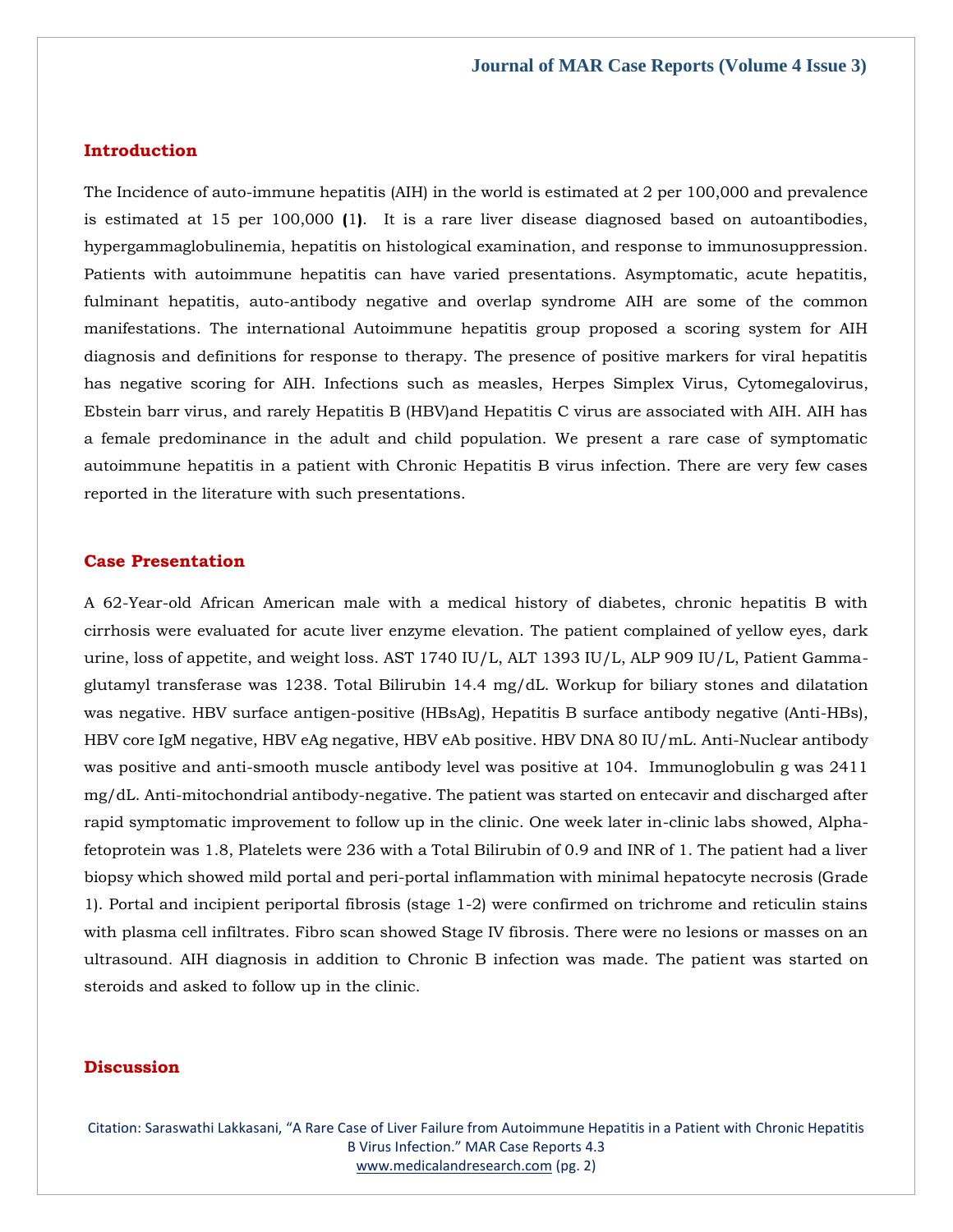#### **Journal of MAR Case Reports (Volume 4 Issue 3)**

Hepatotropic viruses have been associated with several auto-immune diseases. The pathogenesis of autoimmune hepatitis associated with viral hepatitis is not clearly understood. Direct toxicity of the virus on the liver causing local inflammation and Molecular mimicry are the most common hypothesis for the explanation of AIH in patients with Viral Hepatitis. **(**5**)**

Presentation is bimodal with a peak in the second and another between the fifth and sixth decade. Physical findings range from a normal physical exam to findings of cirrhosis or liver failure

Femal predominance is observed in autoimmune hepatitis in both adults and children **(**2**)**.

The most common types of antibodies in AIH are anti-nuclear antibody and anti-smooth muscle antibody categorized under type 1 AIH. Anti-Liver/Kidney microsome Type-1 antibodies are classified under type 2 AIH. There is also a serology negative auto-immune hepatitis

Auto-immune hepatitis can present as an overlap syndrome with other auto-immune diseases such as primary biliary cholangitis and primary sclerosing cholangitis.

Exclusion of viral, hereditary, metabolic, cholestatic, and drug-induced causes is necessary before making a diagnosis of AIH.

Patients with Viral hepatitis can have some positive auto-immune markers. This is a more frequent occurrence than Autoimmune hepatitis with positive viral markers. Response to immunosuppressive therapy instead of antiviral drugs helps to establish the diagnosis of Autoimmune hepatitis.

According to the American Association for the study of liver diseases treatment for AIH is required in patients with AST > 10  $\times$  upper limit of normal (ULN) or AST > 5  $\times$  ULN and a serum IgG > 2  $\times$  ULN. Bridging necrosis or multiacinar necrosis on histology. Incapacitating symptoms such as fatigue, arthralgia also requires treatment. **(**6**)**

Treatment with prednisone with or without azathioprine is usually associated with high rates of remission and favorable outcomes from previous studies. **(**3**)** Patients with a history of viral hepatitis receiving treatment with immunosuppressive medications require close monitoring and regular serological testing for reactivation of infection. **(**4**)** Response to immunosuppressive therapy further establishes auto-immune mechanism as the cause for hepatitis.

## **References**

1. [Danielle Eagan, DO, RD, Endocrinology Fellow at the University of Florida and patient with AIH, and](https://www.google.com/search?q=Danielle+Eagan%2C+DO%2C+RD%2C+Endocrinology+Fellow+at+the+University+of+Florida+and+patient+with+AIH%2C+and+Craig+Lammert%2C+MD%2C+Assistant+Professor+of+Medicine%2C+Department+of+Gastroenterology%2C+Indiana+University+Health+University+Hospital%2C+for+the+preparation+of+this+report.++Autoimmune+hepatitis.+National+organization+for+rare+disorders.&sxsrf=AOaemvKq-0t_9x5qeWA5hWOznlNz5VGCQQ%3A1643018567190&ei=R3nuYZ2aC8Kc4-EP1Zmg6Ao&ved=0ahUKEwjd2bmQkcr1AhVCzjgGHdUMCK0Q4dUDCA4&uact=5&oq=Danielle+Eagan%2C+DO%2C+RD%2C+Endocrinology+Fellow+at+the+University+of+Florida+and+patient+with+AIH%2C+and+Craig+Lammert%2C+MD%2C+Assistant+Professor+of+Medicine%2C+Department+of+Gastroenterology%2C+Indiana+University+Health+University+Hospital%2C+for+the+preparation+of+this+report.++Autoimmune+hepatitis.+National+organization+for+rare+disorders.&gs_lcp=Cgdnd3Mtd2l6EAMyBwgjEOoCECcyBwgjEOoCECcyBwgjEOoCECcyBwgjEOoCECcyBwgjEOoCECcyBwgjEOoCECcyBwgjEOoCECcyBwgjEOoCECcyBwgjEOoCECcyBwgjEOoCECdKBAhBGABKBAhGGABQ1QVY1QVgtQhoAXAAeACAAQCIAQCSAQCYAQCgAQGgAQKwAQrAAQE&sclient=gws-wiz)  [Craig Lammert, MD, Assistant Professor of Medicine, Department of Gastroenterology, Indiana](https://www.google.com/search?q=Danielle+Eagan%2C+DO%2C+RD%2C+Endocrinology+Fellow+at+the+University+of+Florida+and+patient+with+AIH%2C+and+Craig+Lammert%2C+MD%2C+Assistant+Professor+of+Medicine%2C+Department+of+Gastroenterology%2C+Indiana+University+Health+University+Hospital%2C+for+the+preparation+of+this+report.++Autoimmune+hepatitis.+National+organization+for+rare+disorders.&sxsrf=AOaemvKq-0t_9x5qeWA5hWOznlNz5VGCQQ%3A1643018567190&ei=R3nuYZ2aC8Kc4-EP1Zmg6Ao&ved=0ahUKEwjd2bmQkcr1AhVCzjgGHdUMCK0Q4dUDCA4&uact=5&oq=Danielle+Eagan%2C+DO%2C+RD%2C+Endocrinology+Fellow+at+the+University+of+Florida+and+patient+with+AIH%2C+and+Craig+Lammert%2C+MD%2C+Assistant+Professor+of+Medicine%2C+Department+of+Gastroenterology%2C+Indiana+University+Health+University+Hospital%2C+for+the+preparation+of+this+report.++Autoimmune+hepatitis.+National+organization+for+rare+disorders.&gs_lcp=Cgdnd3Mtd2l6EAMyBwgjEOoCECcyBwgjEOoCECcyBwgjEOoCECcyBwgjEOoCECcyBwgjEOoCECcyBwgjEOoCECcyBwgjEOoCECcyBwgjEOoCECcyBwgjEOoCECcyBwgjEOoCECdKBAhBGABKBAhGGABQ1QVY1QVgtQhoAXAAeACAAQCIAQCSAQCYAQCgAQGgAQKwAQrAAQE&sclient=gws-wiz) 

Citation: Saraswathi Lakkasani, "A Rare Case of Liver Failure from Autoimmune Hepatitis in a Patient with Chronic Hepatitis B Virus Infection." MAR Case Reports 4.3 [www.medicalandresearch.com](http://www.medicalandresearch.com/) (pg. 3)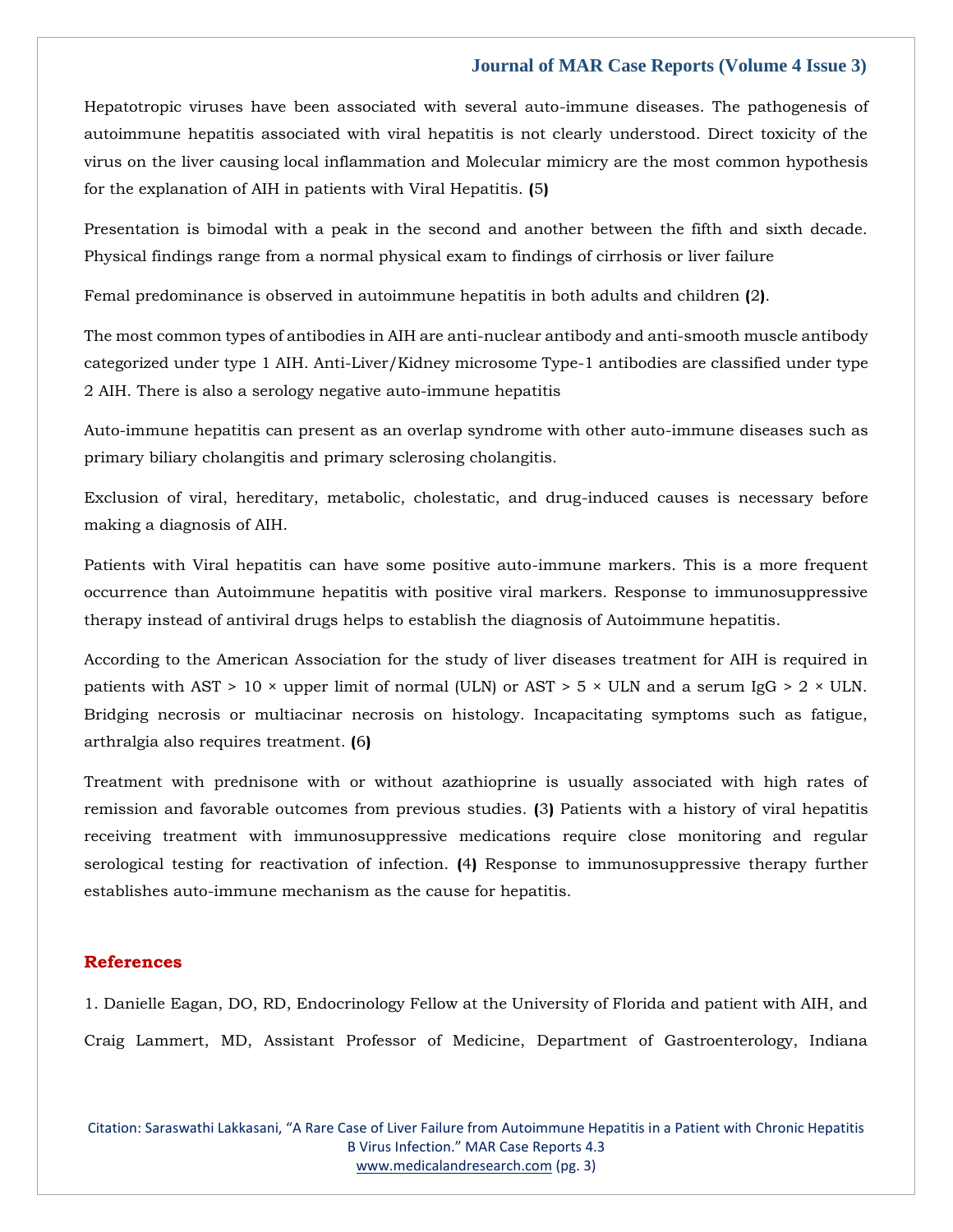#### **Journal of MAR Case Reports (Volume 4 Issue 3)**

[University Health University Hospital, for the preparation of this report. Autoimmune hepatitis. National](https://www.google.com/search?q=Danielle+Eagan%2C+DO%2C+RD%2C+Endocrinology+Fellow+at+the+University+of+Florida+and+patient+with+AIH%2C+and+Craig+Lammert%2C+MD%2C+Assistant+Professor+of+Medicine%2C+Department+of+Gastroenterology%2C+Indiana+University+Health+University+Hospital%2C+for+the+preparation+of+this+report.++Autoimmune+hepatitis.+National+organization+for+rare+disorders.&sxsrf=AOaemvKq-0t_9x5qeWA5hWOznlNz5VGCQQ%3A1643018567190&ei=R3nuYZ2aC8Kc4-EP1Zmg6Ao&ved=0ahUKEwjd2bmQkcr1AhVCzjgGHdUMCK0Q4dUDCA4&uact=5&oq=Danielle+Eagan%2C+DO%2C+RD%2C+Endocrinology+Fellow+at+the+University+of+Florida+and+patient+with+AIH%2C+and+Craig+Lammert%2C+MD%2C+Assistant+Professor+of+Medicine%2C+Department+of+Gastroenterology%2C+Indiana+University+Health+University+Hospital%2C+for+the+preparation+of+this+report.++Autoimmune+hepatitis.+National+organization+for+rare+disorders.&gs_lcp=Cgdnd3Mtd2l6EAMyBwgjEOoCECcyBwgjEOoCECcyBwgjEOoCECcyBwgjEOoCECcyBwgjEOoCECcyBwgjEOoCECcyBwgjEOoCECcyBwgjEOoCECcyBwgjEOoCECcyBwgjEOoCECdKBAhBGABKBAhGGABQ1QVY1QVgtQhoAXAAeACAAQCIAQCSAQCYAQCgAQGgAQKwAQrAAQE&sclient=gws-wiz)  [organization for rare disorders.](https://www.google.com/search?q=Danielle+Eagan%2C+DO%2C+RD%2C+Endocrinology+Fellow+at+the+University+of+Florida+and+patient+with+AIH%2C+and+Craig+Lammert%2C+MD%2C+Assistant+Professor+of+Medicine%2C+Department+of+Gastroenterology%2C+Indiana+University+Health+University+Hospital%2C+for+the+preparation+of+this+report.++Autoimmune+hepatitis.+National+organization+for+rare+disorders.&sxsrf=AOaemvKq-0t_9x5qeWA5hWOznlNz5VGCQQ%3A1643018567190&ei=R3nuYZ2aC8Kc4-EP1Zmg6Ao&ved=0ahUKEwjd2bmQkcr1AhVCzjgGHdUMCK0Q4dUDCA4&uact=5&oq=Danielle+Eagan%2C+DO%2C+RD%2C+Endocrinology+Fellow+at+the+University+of+Florida+and+patient+with+AIH%2C+and+Craig+Lammert%2C+MD%2C+Assistant+Professor+of+Medicine%2C+Department+of+Gastroenterology%2C+Indiana+University+Health+University+Hospital%2C+for+the+preparation+of+this+report.++Autoimmune+hepatitis.+National+organization+for+rare+disorders.&gs_lcp=Cgdnd3Mtd2l6EAMyBwgjEOoCECcyBwgjEOoCECcyBwgjEOoCECcyBwgjEOoCECcyBwgjEOoCECcyBwgjEOoCECcyBwgjEOoCECcyBwgjEOoCECcyBwgjEOoCECcyBwgjEOoCECdKBAhBGABKBAhGGABQ1QVY1QVgtQhoAXAAeACAAQCIAQCSAQCYAQCgAQGgAQKwAQrAAQE&sclient=gws-wiz)

2. [Mack CL, Adams D, Assis DN, Kerkar N, Manns MP, Mayo MJ, Vierling JM, Alsawas M, Murad MH,](https://www.google.com/search?q=Diagnosis+and+Management+of+Autoimmune+Hepatitis+in+Adults+and+Children%3A+2019+Practice+Guidance+and+Guidelines+from+the+American+Association+for+the+Study+of+Liver+Diseases&sxsrf=AOaemvLo3u3iq67jS4xOQeIXe4XVH4Awbw%3A1643020292665&ei=BIDuYamBKJLX0ATCuL3oDQ&ved=0ahUKEwipk5zHl8r1AhWSK5QKHUJcD90Q4dUDCA4&uact=5&oq=Diagnosis+and+Management+of+Autoimmune+Hepatitis+in+Adults+and+Children%3A+2019+Practice+Guidance+and+Guidelines+from+the+American+Association+for+the+Study+of+Liver+Diseases&gs_lcp=Cgdnd3Mtd2l6EAMyBwgjEOoCECcyBwgjEOoCECcyBwgjEOoCECcyBwgjEOoCECcyBwgjEOoCECcyBwgjEOoCECcyBwgjEOoCECcyBwgjEOoCECcyBwgjEOoCECcyBwgjEOoCECdKBAhBGABKBAhGGABQxQlYxQlggw1oAXACeACAAQCIAQCSAQCYAQCgAQGgAQKwAQrAAQE&sclient=gws-wiz)  [Czaja AJ. Diagnosis and Management of Autoimmune Hepatitis in Adults and Children: 2019 Practice](https://www.google.com/search?q=Diagnosis+and+Management+of+Autoimmune+Hepatitis+in+Adults+and+Children%3A+2019+Practice+Guidance+and+Guidelines+from+the+American+Association+for+the+Study+of+Liver+Diseases&sxsrf=AOaemvLo3u3iq67jS4xOQeIXe4XVH4Awbw%3A1643020292665&ei=BIDuYamBKJLX0ATCuL3oDQ&ved=0ahUKEwipk5zHl8r1AhWSK5QKHUJcD90Q4dUDCA4&uact=5&oq=Diagnosis+and+Management+of+Autoimmune+Hepatitis+in+Adults+and+Children%3A+2019+Practice+Guidance+and+Guidelines+from+the+American+Association+for+the+Study+of+Liver+Diseases&gs_lcp=Cgdnd3Mtd2l6EAMyBwgjEOoCECcyBwgjEOoCECcyBwgjEOoCECcyBwgjEOoCECcyBwgjEOoCECcyBwgjEOoCECcyBwgjEOoCECcyBwgjEOoCECcyBwgjEOoCECcyBwgjEOoCECdKBAhBGABKBAhGGABQxQlYxQlggw1oAXACeACAAQCIAQCSAQCYAQCgAQGgAQKwAQrAAQE&sclient=gws-wiz)  [Guidance and Guidelines from the American Association for the Study of Liver Diseases. Hepatology.](https://www.google.com/search?q=Diagnosis+and+Management+of+Autoimmune+Hepatitis+in+Adults+and+Children%3A+2019+Practice+Guidance+and+Guidelines+from+the+American+Association+for+the+Study+of+Liver+Diseases&sxsrf=AOaemvLo3u3iq67jS4xOQeIXe4XVH4Awbw%3A1643020292665&ei=BIDuYamBKJLX0ATCuL3oDQ&ved=0ahUKEwipk5zHl8r1AhWSK5QKHUJcD90Q4dUDCA4&uact=5&oq=Diagnosis+and+Management+of+Autoimmune+Hepatitis+in+Adults+and+Children%3A+2019+Practice+Guidance+and+Guidelines+from+the+American+Association+for+the+Study+of+Liver+Diseases&gs_lcp=Cgdnd3Mtd2l6EAMyBwgjEOoCECcyBwgjEOoCECcyBwgjEOoCECcyBwgjEOoCECcyBwgjEOoCECcyBwgjEOoCECcyBwgjEOoCECcyBwgjEOoCECcyBwgjEOoCECcyBwgjEOoCECdKBAhBGABKBAhGGABQxQlYxQlggw1oAXACeACAAQCIAQCSAQCYAQCgAQGgAQKwAQrAAQE&sclient=gws-wiz)  [2020 Aug;72\(2\):671-722. doi: 10.1002/hep.31065. Epub 2020 May 12. PMID: 31863477](https://www.google.com/search?q=Diagnosis+and+Management+of+Autoimmune+Hepatitis+in+Adults+and+Children%3A+2019+Practice+Guidance+and+Guidelines+from+the+American+Association+for+the+Study+of+Liver+Diseases&sxsrf=AOaemvLo3u3iq67jS4xOQeIXe4XVH4Awbw%3A1643020292665&ei=BIDuYamBKJLX0ATCuL3oDQ&ved=0ahUKEwipk5zHl8r1AhWSK5QKHUJcD90Q4dUDCA4&uact=5&oq=Diagnosis+and+Management+of+Autoimmune+Hepatitis+in+Adults+and+Children%3A+2019+Practice+Guidance+and+Guidelines+from+the+American+Association+for+the+Study+of+Liver+Diseases&gs_lcp=Cgdnd3Mtd2l6EAMyBwgjEOoCECcyBwgjEOoCECcyBwgjEOoCECcyBwgjEOoCECcyBwgjEOoCECcyBwgjEOoCECcyBwgjEOoCECcyBwgjEOoCECcyBwgjEOoCECcyBwgjEOoCECdKBAhBGABKBAhGGABQxQlYxQlggw1oAXACeACAAQCIAQCSAQCYAQCgAQGgAQKwAQrAAQE&sclient=gws-wiz)

3. [Terziroli Beretta-Piccoli B, Mieli-Vergani G, Vergani D. Autoimmune hepatitis: Standard treatment](https://www.google.com/search?q=Autoimmune+hepatitis%3A+Standard+treatment+and+systematic+review+of+alternative+treatments&sxsrf=AOaemvJ9uJg7D0cfJCdqL0IWfUwwz1HnKw%3A1643020312751&ei=GIDuYfqoLYqM0wTD0YuoDg&ved=0ahUKEwj6lObQl8r1AhUKxpQKHcPoAuUQ4dUDCA4&uact=5&oq=Autoimmune+hepatitis%3A+Standard+treatment+and+systematic+review+of+alternative+treatments&gs_lcp=Cgdnd3Mtd2l6EAMyBggAEBYQHjoHCCMQ6gIQJ0oECEEYAEoECEYYAFCgBVigBWCjB2gBcAJ4AIAB3wGIAd8BkgEDMi0xmAEAoAEBoAECsAEKwAEB&sclient=gws-wiz)  [and systematic review of alternative treatments. World J Gastroenterol. 2017 Sep 7;23\(33\):6030-6048.](https://www.google.com/search?q=Autoimmune+hepatitis%3A+Standard+treatment+and+systematic+review+of+alternative+treatments&sxsrf=AOaemvJ9uJg7D0cfJCdqL0IWfUwwz1HnKw%3A1643020312751&ei=GIDuYfqoLYqM0wTD0YuoDg&ved=0ahUKEwj6lObQl8r1AhUKxpQKHcPoAuUQ4dUDCA4&uact=5&oq=Autoimmune+hepatitis%3A+Standard+treatment+and+systematic+review+of+alternative+treatments&gs_lcp=Cgdnd3Mtd2l6EAMyBggAEBYQHjoHCCMQ6gIQJ0oECEEYAEoECEYYAFCgBVigBWCjB2gBcAJ4AIAB3wGIAd8BkgEDMi0xmAEAoAEBoAECsAEKwAEB&sclient=gws-wiz)  [doi: 10.3748/wjg. v23.i33.6030. PMID: 28970719](https://www.google.com/search?q=Autoimmune+hepatitis%3A+Standard+treatment+and+systematic+review+of+alternative+treatments&sxsrf=AOaemvJ9uJg7D0cfJCdqL0IWfUwwz1HnKw%3A1643020312751&ei=GIDuYfqoLYqM0wTD0YuoDg&ved=0ahUKEwj6lObQl8r1AhUKxpQKHcPoAuUQ4dUDCA4&uact=5&oq=Autoimmune+hepatitis%3A+Standard+treatment+and+systematic+review+of+alternative+treatments&gs_lcp=Cgdnd3Mtd2l6EAMyBggAEBYQHjoHCCMQ6gIQJ0oECEEYAEoECEYYAFCgBVigBWCjB2gBcAJ4AIAB3wGIAd8BkgEDMi0xmAEAoAEBoAECsAEKwAEB&sclient=gws-wiz)

4. [Terrault NA, Lok ASF, McMahon BJ, Chang KM, Hwang JP, Jonas MM, Brown RS](https://www.google.com/search?q=Update+on+prevention%2C+diagnosis%2C+and+treatment+of+chronic+hepatitis+B%3A+AASLD+2018+hepatitis+B+guidance&sxsrf=AOaemvKaSra-3GqrsZQ_botSa_-e62igTg%3A1643020351210&ei=P4DuYcOjDJH30ASJn5gg&ved=0ahUKEwiDv5Hjl8r1AhWRO5QKHYkPBgQQ4dUDCA4&uact=5&oq=Update+on+prevention%2C+diagnosis%2C+and+treatment+of+chronic+hepatitis+B%3A+AASLD+2018+hepatitis+B+guidance&gs_lcp=Cgdnd3Mtd2l6EAMyBwgjEOoCECcyBwgjEOoCECcyBwgjEOoCECcyBwgjEOoCECcyBwgjEOoCECcyBwgjEOoCECcyBwgjEOoCECcyBwgjEOoCECcyBwgjEOoCECcyBwgjEOoCECdKBAhBGABKBAhGGABQzQVYjSNgnyhoAXACeACAAQCIAQCSAQCYAQCgAQGgAQKwAQrAAQE&sclient=gws-wiz) Jr, Bzowej NH, [Wong JB. Update on prevention, diagnosis, and treatment of chronic hepatitis B: AASLD 2018 hepatitis](https://www.google.com/search?q=Update+on+prevention%2C+diagnosis%2C+and+treatment+of+chronic+hepatitis+B%3A+AASLD+2018+hepatitis+B+guidance&sxsrf=AOaemvKaSra-3GqrsZQ_botSa_-e62igTg%3A1643020351210&ei=P4DuYcOjDJH30ASJn5gg&ved=0ahUKEwiDv5Hjl8r1AhWRO5QKHYkPBgQQ4dUDCA4&uact=5&oq=Update+on+prevention%2C+diagnosis%2C+and+treatment+of+chronic+hepatitis+B%3A+AASLD+2018+hepatitis+B+guidance&gs_lcp=Cgdnd3Mtd2l6EAMyBwgjEOoCECcyBwgjEOoCECcyBwgjEOoCECcyBwgjEOoCECcyBwgjEOoCECcyBwgjEOoCECcyBwgjEOoCECcyBwgjEOoCECcyBwgjEOoCECcyBwgjEOoCECdKBAhBGABKBAhGGABQzQVYjSNgnyhoAXACeACAAQCIAQCSAQCYAQCgAQGgAQKwAQrAAQE&sclient=gws-wiz)  [B guidance. Hepatology. 2018 Apr;67\(4\):1560-1599. doi: 10.1002/hep.29800. PMID: 29405329](https://www.google.com/search?q=Update+on+prevention%2C+diagnosis%2C+and+treatment+of+chronic+hepatitis+B%3A+AASLD+2018+hepatitis+B+guidance&sxsrf=AOaemvKaSra-3GqrsZQ_botSa_-e62igTg%3A1643020351210&ei=P4DuYcOjDJH30ASJn5gg&ved=0ahUKEwiDv5Hjl8r1AhWRO5QKHYkPBgQQ4dUDCA4&uact=5&oq=Update+on+prevention%2C+diagnosis%2C+and+treatment+of+chronic+hepatitis+B%3A+AASLD+2018+hepatitis+B+guidance&gs_lcp=Cgdnd3Mtd2l6EAMyBwgjEOoCECcyBwgjEOoCECcyBwgjEOoCECcyBwgjEOoCECcyBwgjEOoCECcyBwgjEOoCECcyBwgjEOoCECcyBwgjEOoCECcyBwgjEOoCECcyBwgjEOoCECdKBAhBGABKBAhGGABQzQVYjSNgnyhoAXACeACAAQCIAQCSAQCYAQCgAQGgAQKwAQrAAQE&sclient=gws-wiz)

5. [Czaja AJ. Examining pathogenic concepts of autoimmune hepatitis for cues to future investigations](https://www.google.com/search?q=Examining+pathogenic+concepts+of+autoimmune+hepatitis+for+cues+to+future+investigations+and+interventions&sxsrf=AOaemvIA2brCe0t9icOnO5asA-JjbtRLzQ%3A1643020380804&ei=XIDuYZTAMPOEr7wPor6jyA8&ved=0ahUKEwiU3p_xl8r1AhVzwosBHSLfCPkQ4dUDCA4&uact=5&oq=Examining+pathogenic+concepts+of+autoimmune+hepatitis+for+cues+to+future+investigations+and+interventions&gs_lcp=Cgdnd3Mtd2l6EAMyBwgjEOoCECcyBwgjEOoCECcyBwgjEOoCECcyBwgjEOoCECcyBwgjEOoCECcyBwgjEOoCECcyBwgjEOoCECcyBwgjEOoCECcyBwgjEOoCECcyBwgjEOoCECdKBAhBGABKBAhGGABQ6gVY6gVg4gdoAXACeACAAQCIAQCSAQCYAQCgAQGgAQKwAQrAAQE&sclient=gws-wiz)  [and interventions. World J Gastroenterol. 2019 Dec 7;25\(45\):6579-6606. doi: 10.3748/wjg.](https://www.google.com/search?q=Examining+pathogenic+concepts+of+autoimmune+hepatitis+for+cues+to+future+investigations+and+interventions&sxsrf=AOaemvIA2brCe0t9icOnO5asA-JjbtRLzQ%3A1643020380804&ei=XIDuYZTAMPOEr7wPor6jyA8&ved=0ahUKEwiU3p_xl8r1AhVzwosBHSLfCPkQ4dUDCA4&uact=5&oq=Examining+pathogenic+concepts+of+autoimmune+hepatitis+for+cues+to+future+investigations+and+interventions&gs_lcp=Cgdnd3Mtd2l6EAMyBwgjEOoCECcyBwgjEOoCECcyBwgjEOoCECcyBwgjEOoCECcyBwgjEOoCECcyBwgjEOoCECcyBwgjEOoCECcyBwgjEOoCECcyBwgjEOoCECcyBwgjEOoCECdKBAhBGABKBAhGGABQ6gVY6gVg4gdoAXACeACAAQCIAQCSAQCYAQCgAQGgAQKwAQrAAQE&sclient=gws-wiz)  [v25.i45.6579. PMID: 31832000](https://www.google.com/search?q=Examining+pathogenic+concepts+of+autoimmune+hepatitis+for+cues+to+future+investigations+and+interventions&sxsrf=AOaemvIA2brCe0t9icOnO5asA-JjbtRLzQ%3A1643020380804&ei=XIDuYZTAMPOEr7wPor6jyA8&ved=0ahUKEwiU3p_xl8r1AhVzwosBHSLfCPkQ4dUDCA4&uact=5&oq=Examining+pathogenic+concepts+of+autoimmune+hepatitis+for+cues+to+future+investigations+and+interventions&gs_lcp=Cgdnd3Mtd2l6EAMyBwgjEOoCECcyBwgjEOoCECcyBwgjEOoCECcyBwgjEOoCECcyBwgjEOoCECcyBwgjEOoCECcyBwgjEOoCECcyBwgjEOoCECcyBwgjEOoCECcyBwgjEOoCECdKBAhBGABKBAhGGABQ6gVY6gVg4gdoAXACeACAAQCIAQCSAQCYAQCgAQGgAQKwAQrAAQE&sclient=gws-wiz)

6. [Lowe D, John S. Autoimmune hepatitis: Appraisal of current treatment guidelines. World J Hepatol.](https://www.google.com/search?q=Autoimmune+hepatitis%3A+Appraisal+of+current+treatment+guidelines&sxsrf=AOaemvIaYdFaJwsMfROx6gB82ZdP0QVTsQ%3A1643020400667&ei=cIDuYbGTKL2Fr7wP5daXoAw&ved=0ahUKEwixi9z6l8r1AhW9wosBHWXrBcQQ4dUDCA4&uact=5&oq=Autoimmune+hepatitis%3A+Appraisal+of+current+treatment+guidelines&gs_lcp=Cgdnd3Mtd2l6EAMyBggAEBYQHjoHCCMQ6gIQJ0oECEEYAEoECEYYAFD_BVj_BWD8B2gBcAJ4AIAB5AGIAeQBkgEDMi0xmAEAoAEBoAECsAEKwAEB&sclient=gws-wiz)  [2018 Dec 27;10\(12\):911-923. doi:10.4254/wjh. v10.i12.911. PMID: 30631396](https://www.google.com/search?q=Autoimmune+hepatitis%3A+Appraisal+of+current+treatment+guidelines&sxsrf=AOaemvIaYdFaJwsMfROx6gB82ZdP0QVTsQ%3A1643020400667&ei=cIDuYbGTKL2Fr7wP5daXoAw&ved=0ahUKEwixi9z6l8r1AhW9wosBHWXrBcQQ4dUDCA4&uact=5&oq=Autoimmune+hepatitis%3A+Appraisal+of+current+treatment+guidelines&gs_lcp=Cgdnd3Mtd2l6EAMyBggAEBYQHjoHCCMQ6gIQJ0oECEEYAEoECEYYAFD_BVj_BWD8B2gBcAJ4AIAB5AGIAeQBkgEDMi0xmAEAoAEBoAECsAEKwAEB&sclient=gws-wiz)

7. [Vanessa Sostre, Hiren G Patel, Abdalla Mohamed, Ariy Volfson. A Case of Acute Autoimmune Hepatitis](https://www.google.com/search?q=A+Case+of+Acute+Autoimmune+Hepatitis+Superimposed+on+Chronic+Hepatitis+B+Infection&sxsrf=AOaemvJn04c2Z-8aCGIXuSyB79cSdeEgqg%3A1643020424078&ei=iIDuYeybBJCQr7wP7f6W0Ag&ved=0ahUKEwjs__CFmMr1AhUQyIsBHW2_BYoQ4dUDCA4&uact=5&oq=A+Case+of+Acute+Autoimmune+Hepatitis+Superimposed+on+Chronic+Hepatitis+B+Infection&gs_lcp=Cgdnd3Mtd2l6EAM6BwgjEOoCECdKBAhBGABKBAhGGABQiQVYiQVghwdoAXACeACAAeoBiAHqAZIBAzItMZgBAKABAaABArABCsABAQ&sclient=gws-wiz)  [Superimposed on Chronic Hepatitis B Infection. Case Rep Gastrointest Med. 2018 Apr 1; 2018:2139607.](https://www.google.com/search?q=A+Case+of+Acute+Autoimmune+Hepatitis+Superimposed+on+Chronic+Hepatitis+B+Infection&sxsrf=AOaemvJn04c2Z-8aCGIXuSyB79cSdeEgqg%3A1643020424078&ei=iIDuYeybBJCQr7wP7f6W0Ag&ved=0ahUKEwjs__CFmMr1AhUQyIsBHW2_BYoQ4dUDCA4&uact=5&oq=A+Case+of+Acute+Autoimmune+Hepatitis+Superimposed+on+Chronic+Hepatitis+B+Infection&gs_lcp=Cgdnd3Mtd2l6EAM6BwgjEOoCECdKBAhBGABKBAhGGABQiQVYiQVghwdoAXACeACAAeoBiAHqAZIBAzItMZgBAKABAaABArABCsABAQ&sclient=gws-wiz)  [doi: 10.1155/2018/2139607. eCollection 2018. PMID: 29805819](https://www.google.com/search?q=A+Case+of+Acute+Autoimmune+Hepatitis+Superimposed+on+Chronic+Hepatitis+B+Infection&sxsrf=AOaemvJn04c2Z-8aCGIXuSyB79cSdeEgqg%3A1643020424078&ei=iIDuYeybBJCQr7wP7f6W0Ag&ved=0ahUKEwjs__CFmMr1AhUQyIsBHW2_BYoQ4dUDCA4&uact=5&oq=A+Case+of+Acute+Autoimmune+Hepatitis+Superimposed+on+Chronic+Hepatitis+B+Infection&gs_lcp=Cgdnd3Mtd2l6EAM6BwgjEOoCECdKBAhBGABKBAhGGABQiQVYiQVghwdoAXACeACAAeoBiAHqAZIBAzItMZgBAKABAaABArABCsABAQ&sclient=gws-wiz)

8. [Eirini I Rigopoulou, Kalliopi Zachou, Nikolaos Gatselis, George K Koukoulis, George N Dalekos.](https://www.google.com/search?q=Autoimmune+hepatitis+in+patients+with+chronic+HBV+and+HCV+infections%3A+patterns+of+clinical+characteristics%2C+disease+progression+and+outcome&sxsrf=AOaemvK3BOrM69EMa3zSAUzqrGMGYqGOFg%3A1643020441223&ei=mYDuYZmPDeaFr7wPhMKDgAQ&ved=0ahUKEwjZv4eOmMr1AhXmwosBHQThAEAQ4dUDCA4&uact=5&oq=Autoimmune+hepatitis+in+patients+with+chronic+HBV+and+HCV+infections%3A+patterns+of+clinical+characteristics%2C+disease+progression+and+outcome&gs_lcp=Cgdnd3Mtd2l6EAMyBwgjEOoCECcyBwgjEOoCECcyBwgjEOoCECcyBwgjEOoCECcyBwgjEOoCECcyBwgjEOoCECcyBwgjEOoCECcyBwgjEOoCECcyBwgjEOoCECcyBwgjEOoCECdKBAhBGABKBAhGGABQwAVYwAVgygdoAXAAeACAAQCIAQCSAQCYAQCgAQGgAQKwAQrAAQE&sclient=gws-wiz)  [Autoimmune hepatitis in patients with chronic HBV and HCV infections: patterns of clinical](https://www.google.com/search?q=Autoimmune+hepatitis+in+patients+with+chronic+HBV+and+HCV+infections%3A+patterns+of+clinical+characteristics%2C+disease+progression+and+outcome&sxsrf=AOaemvK3BOrM69EMa3zSAUzqrGMGYqGOFg%3A1643020441223&ei=mYDuYZmPDeaFr7wPhMKDgAQ&ved=0ahUKEwjZv4eOmMr1AhXmwosBHQThAEAQ4dUDCA4&uact=5&oq=Autoimmune+hepatitis+in+patients+with+chronic+HBV+and+HCV+infections%3A+patterns+of+clinical+characteristics%2C+disease+progression+and+outcome&gs_lcp=Cgdnd3Mtd2l6EAMyBwgjEOoCECcyBwgjEOoCECcyBwgjEOoCECcyBwgjEOoCECcyBwgjEOoCECcyBwgjEOoCECcyBwgjEOoCECcyBwgjEOoCECcyBwgjEOoCECcyBwgjEOoCECdKBAhBGABKBAhGGABQwAVYwAVgygdoAXAAeACAAQCIAQCSAQCYAQCgAQGgAQKwAQrAAQE&sclient=gws-wiz)  [characteristics, disease progression and outcome. Ann Hepatol. 2013 Jan-2014 Feb;13\(1\):127-35.](https://www.google.com/search?q=Autoimmune+hepatitis+in+patients+with+chronic+HBV+and+HCV+infections%3A+patterns+of+clinical+characteristics%2C+disease+progression+and+outcome&sxsrf=AOaemvK3BOrM69EMa3zSAUzqrGMGYqGOFg%3A1643020441223&ei=mYDuYZmPDeaFr7wPhMKDgAQ&ved=0ahUKEwjZv4eOmMr1AhXmwosBHQThAEAQ4dUDCA4&uact=5&oq=Autoimmune+hepatitis+in+patients+with+chronic+HBV+and+HCV+infections%3A+patterns+of+clinical+characteristics%2C+disease+progression+and+outcome&gs_lcp=Cgdnd3Mtd2l6EAMyBwgjEOoCECcyBwgjEOoCECcyBwgjEOoCECcyBwgjEOoCECcyBwgjEOoCECcyBwgjEOoCECcyBwgjEOoCECcyBwgjEOoCECcyBwgjEOoCECcyBwgjEOoCECdKBAhBGABKBAhGGABQwAVYwAVgygdoAXAAeACAAQCIAQCSAQCYAQCgAQGgAQKwAQrAAQE&sclient=gws-wiz)  [PMID: 24378276](https://www.google.com/search?q=Autoimmune+hepatitis+in+patients+with+chronic+HBV+and+HCV+infections%3A+patterns+of+clinical+characteristics%2C+disease+progression+and+outcome&sxsrf=AOaemvK3BOrM69EMa3zSAUzqrGMGYqGOFg%3A1643020441223&ei=mYDuYZmPDeaFr7wPhMKDgAQ&ved=0ahUKEwjZv4eOmMr1AhXmwosBHQThAEAQ4dUDCA4&uact=5&oq=Autoimmune+hepatitis+in+patients+with+chronic+HBV+and+HCV+infections%3A+patterns+of+clinical+characteristics%2C+disease+progression+and+outcome&gs_lcp=Cgdnd3Mtd2l6EAMyBwgjEOoCECcyBwgjEOoCECcyBwgjEOoCECcyBwgjEOoCECcyBwgjEOoCECcyBwgjEOoCECcyBwgjEOoCECcyBwgjEOoCECcyBwgjEOoCECcyBwgjEOoCECdKBAhBGABKBAhGGABQwAVYwAVgygdoAXAAeACAAQCIAQCSAQCYAQCgAQGgAQKwAQrAAQE&sclient=gws-wiz)

9. [Pawłowska M, Halota W. Acute liver failure caused by concurrent autoimmune hepatitis and](https://www.google.com/search?q=Acute+liver+failure+caused+by+concurrent+autoimmune+hepatitis+and+hepatitis+B+in+a+16-year-old+girl&sxsrf=AOaemvKf765-1e4_fsHuYFfNltGkSXnmMA%3A1643020470387&ei=toDuYZj5FpaEr7wPr_2aqAE&ved=0ahUKEwiYrPubmMr1AhUWwosBHa--BhUQ4dUDCA4&uact=5&oq=Acute+liver+failure+caused+by+concurrent+autoimmune+hepatitis+and+hepatitis+B+in+a+16-year-old+girl&gs_lcp=Cgdnd3Mtd2l6EAMyBwgjEOoCECcyBwgjEOoCECcyBwgjEOoCECcyBwgjEOoCECcyBwgjEOoCECcyBwgjEOoCECcyBwgjEOoCECcyBwgjEOoCECcyBwgjEOoCECcyBwgjEOoCECdKBAhBGABKBAhGGABQmQZYmQZgoQhoAXAAeACAAQCIAQCSAQCYAQCgAQGgAQKwAQrAAQE&sclient=gws-wiz) hepatitis [B in a 16-year-old girl. World J Hepatol. 2010 Oct 27;2\(10\):392-4. doi: 10.4254/wjh. v2.i10.392. PMID:](https://www.google.com/search?q=Acute+liver+failure+caused+by+concurrent+autoimmune+hepatitis+and+hepatitis+B+in+a+16-year-old+girl&sxsrf=AOaemvKf765-1e4_fsHuYFfNltGkSXnmMA%3A1643020470387&ei=toDuYZj5FpaEr7wPr_2aqAE&ved=0ahUKEwiYrPubmMr1AhUWwosBHa--BhUQ4dUDCA4&uact=5&oq=Acute+liver+failure+caused+by+concurrent+autoimmune+hepatitis+and+hepatitis+B+in+a+16-year-old+girl&gs_lcp=Cgdnd3Mtd2l6EAMyBwgjEOoCECcyBwgjEOoCECcyBwgjEOoCECcyBwgjEOoCECcyBwgjEOoCECcyBwgjEOoCECcyBwgjEOoCECcyBwgjEOoCECcyBwgjEOoCECcyBwgjEOoCECdKBAhBGABKBAhGGABQmQZYmQZgoQhoAXAAeACAAQCIAQCSAQCYAQCgAQGgAQKwAQrAAQE&sclient=gws-wiz)  [21160949](https://www.google.com/search?q=Acute+liver+failure+caused+by+concurrent+autoimmune+hepatitis+and+hepatitis+B+in+a+16-year-old+girl&sxsrf=AOaemvKf765-1e4_fsHuYFfNltGkSXnmMA%3A1643020470387&ei=toDuYZj5FpaEr7wPr_2aqAE&ved=0ahUKEwiYrPubmMr1AhUWwosBHa--BhUQ4dUDCA4&uact=5&oq=Acute+liver+failure+caused+by+concurrent+autoimmune+hepatitis+and+hepatitis+B+in+a+16-year-old+girl&gs_lcp=Cgdnd3Mtd2l6EAMyBwgjEOoCECcyBwgjEOoCECcyBwgjEOoCECcyBwgjEOoCECcyBwgjEOoCECcyBwgjEOoCECcyBwgjEOoCECcyBwgjEOoCECcyBwgjEOoCECcyBwgjEOoCECdKBAhBGABKBAhGGABQmQZYmQZgoQhoAXAAeACAAQCIAQCSAQCYAQCgAQGgAQKwAQrAAQE&sclient=gws-wiz)

Citation: Saraswathi Lakkasani, "A Rare Case of Liver Failure from Autoimmune Hepatitis in a Patient with Chronic Hepatitis B Virus Infection." MAR Case Reports 4.3 [www.medicalandresearch.com](http://www.medicalandresearch.com/) (pg. 4)